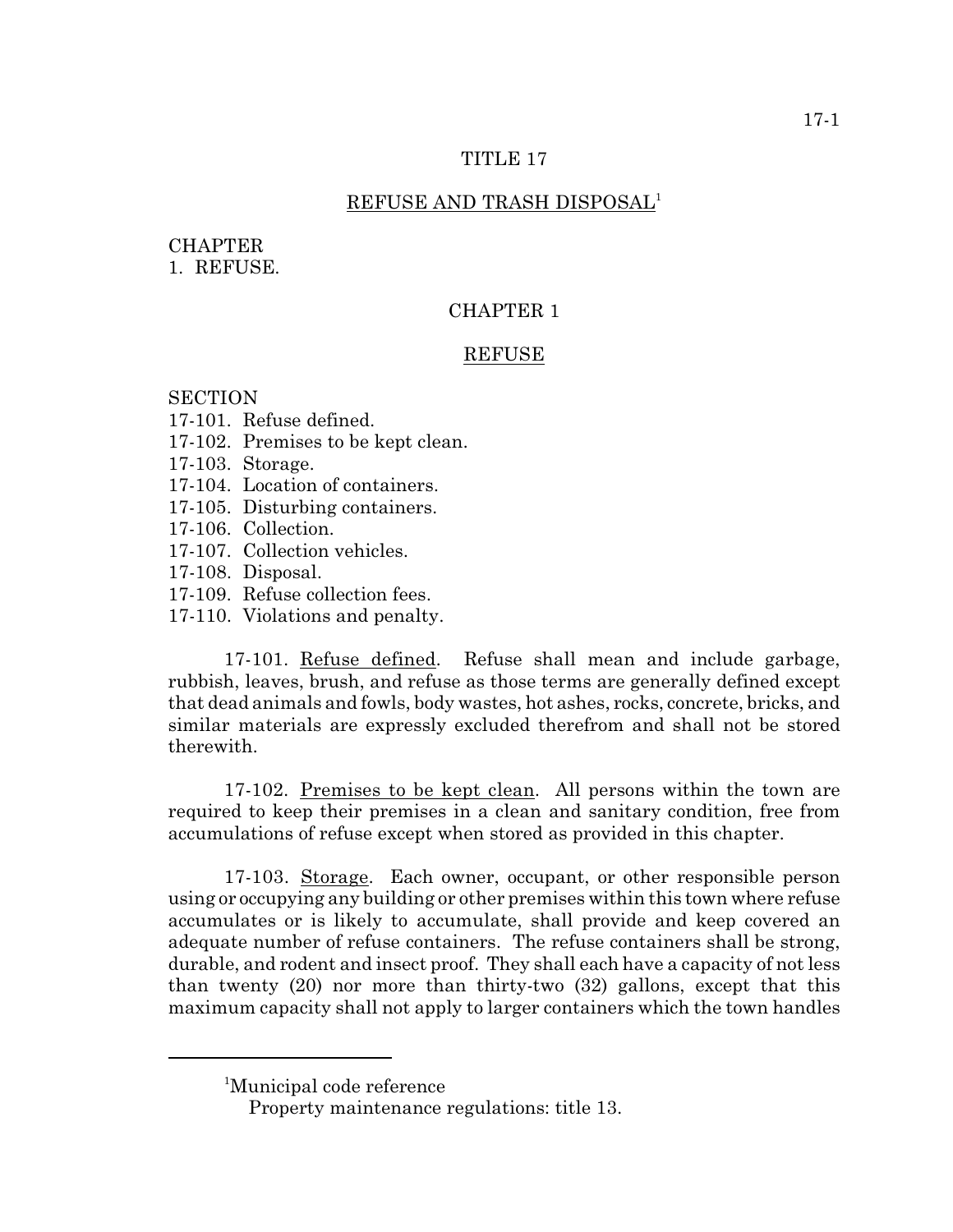mechanically. Furthermore, except for containers which the town handles mechanically, the combined weight of any refuse container and its contents shall

not exceed seventy-five (75) pounds. No refuse shall be placed in a refuse container until such refuse has been drained of all free liquids. Tree trimmings, hedge clippings, and similar materials shall be cut to a length not to exceed four (4) feet and shall be securely tied in individual bundles weighing not more than seventy-five (75) pounds each and being not more than two (2) feet thick before being deposited for collection.

17-104. Location of containers. Where alleys are used by the town refuse collectors, containers shall be placed on or within six (6) feet of the alley line in such a position as not to intrude upon the traveled portion of the alley. Where streets are used by the town refuse collectors, containers shall be placed adjacent to and back of the curb, or adjacent to and back of the ditch or street line if there is no curb, at such times as shall be scheduled by the town for the collection of refuse therefrom. As soon as practicable after such containers have been emptied they shall be removed by the owner to within, or to the rear of, his premises and away from the street line until the next scheduled time for collection.

17-105. Disturbing containers. No unauthorized person shall uncover, rifle, pilfer, dig into, turn over, or in any other manner disturb or use any refuse container belonging to another. This section shall not be construed to prohibit the use of public refuse containers for their intended purpose.

17-106. Collection. All refuse accumulated within the corporate limits shall be collected, conveyed, and disposed of under the supervision of the . Collections shall be made regularly in accordance with an announced schedule.

17-107. Collection vehicles. The collection of refuse shall be by means of vehicles with beds constructed of impervious materials which are easily cleanable and so constructed that there will be no leakage of liquids draining from the refuse onto the streets and alleys. Furthermore, all refuse collection vehicles shall utilize closed beds or such coverings as will effectively prevent the scattering of refuse over the streets or alleys.

17-108. Disposal. The disposal of refuse in any quantity by any person in any place, public or private, other than at the site or sites designated for refuse disposal by the board of mayor and aldermen is expressly prohibited.